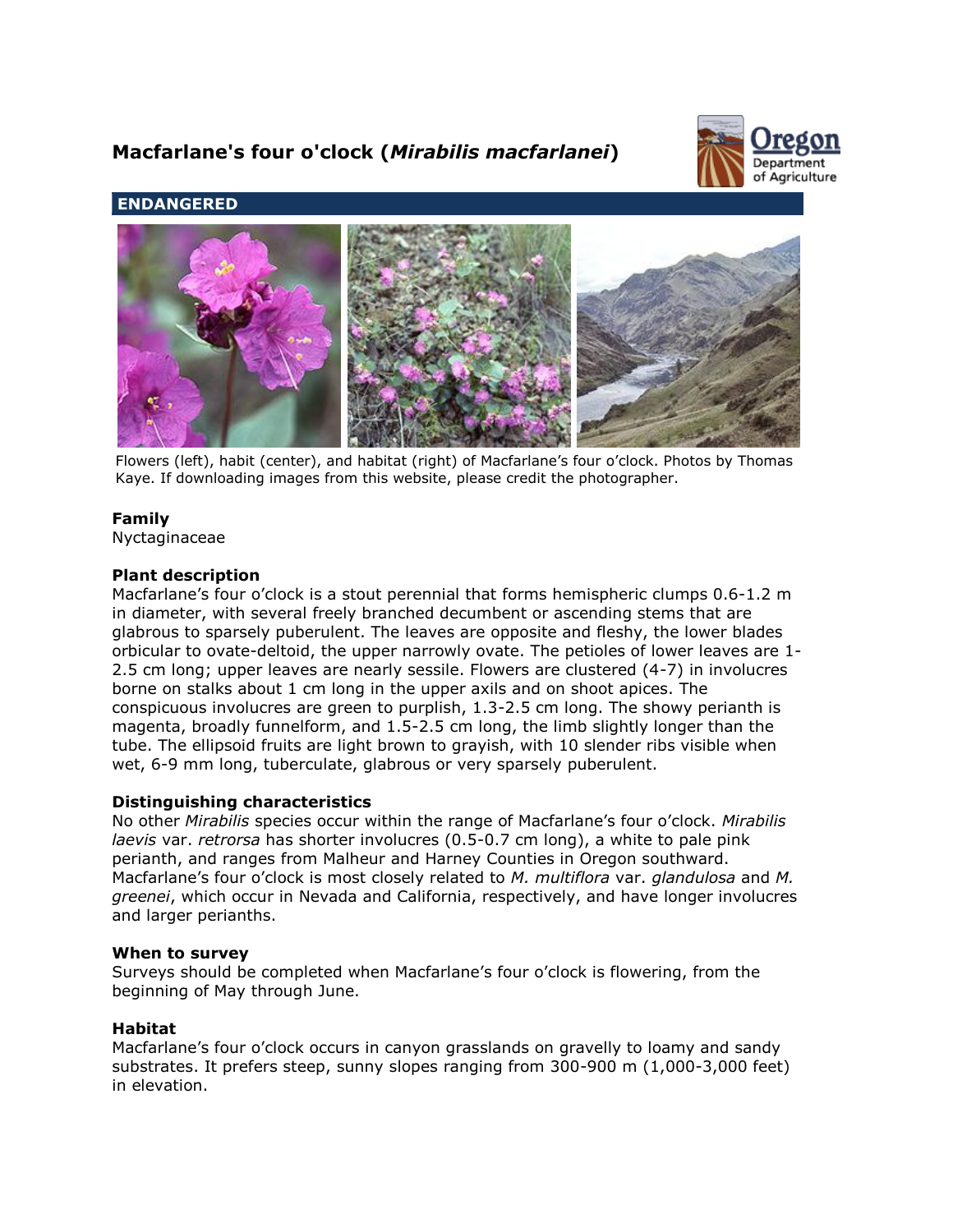Associated species include *Balsamorhiza sagittata*, *Celtis reticulata*, *Cryptantha humilis*, *Lomatium dissectum*, *Penstemon eriantherus*, *Phacelia heterophylla*, *P. linearis*, *Pseudoroegneria spicata*, and *Sporobolus cryptandrus*. Non-native associates that occur at many Macfarlane's four o'clock sites include *Bromus tectorum*, *Hypericum perforatum*, *Convolvulus arvensis*, *Linaria genistifolia* ssp. *dalmatica*, and *Centaurea solstitialis*.

# **Range**

Macfarlane's four o'clock is restricted to the Salmon, Snake, and Imnaha river canyons in northeastern Oregon and adjacent Idaho. There are four known occurrences of this species in Oregon and nine in Idaho.

# **Oregon counties**

Wallowa

#### **Federal status**

Threatened

# **Threats**

Non-native weed invasions are a major threat to this species, resulting in the competitive exclusion of Macfarlane's four o'clock and other natives and an increase in the amount and continuity of combustible biomass throughout the landscape. This leads to increased frequency and intensity of wildfires within Macfarlane's four o'clock habitat, resulting in further loss of suitable habitat for this endangered plant. Grazing by livestock and native and introduced ungulates, including Rocky Mountain bighorn sheep, elk, mule deer, and mountain goats, can negatively impact Macfarlane's four o'clock by direct trampling or consumption of the species, and can lead to decreased reproduction and reduced plant height. Of greater concern, however, are the long-term indirect impacts of livestock and other ungulates, which often include decreased species diversity and proliferation of weedy, non-native plant species within affected habitats. Insect herbivory, particularly by spittle bug nymphs (*Aphrophora* sp. and *Philaenus* sp.), has caused significant reductions in plant height as well as shoot death and floral abortion within some Macfarlane's four o'clock populations. Additional threats include recreation and off-road vehicle use, habitat fragmentation and small population sizes, low seed viability, landslides, and herbicide drift from highway maintenance activities.

# **Conservation planning**

A U.S. Fish and Wildlife Service [Revised Recovery Plan](http://ecos.fws.gov/docs/recovery_plan/000630.pdf) (pdf document, 3.04 MB) was released for Macfarlane's four o'clock in 2000.

A U.S. Fish and Wildlife Service [5-Year Review](http://ecos.fws.gov/docs/five_year_review/doc2614.pdf) (pdf document, 1.72 MB) addressing updated conservation needs for Macfarlane's four o'clock was released in 2009.

# **Did you know?**

Macfarlane's four o'clock can reproduce both sexually from seed and clonally from thick woody tubers which can send out many genetically identical shoots called ramets. The species has an extensive underground lateral root system, with tubers usually 4-8 cm in diameter by 25-35 cm long, and roots typically shorter than 2 meters in length, but which can reach up to 10 meters. Clones can thus vary greatly in size and number of ramets. Clumps of stems are sometimes comprised of multiple clones growing together, and the number of ramets produced by an individual varies from year to year, likely depending upon environmental conditions, making it difficult to determine the number of genetically distinct individuals within a population.